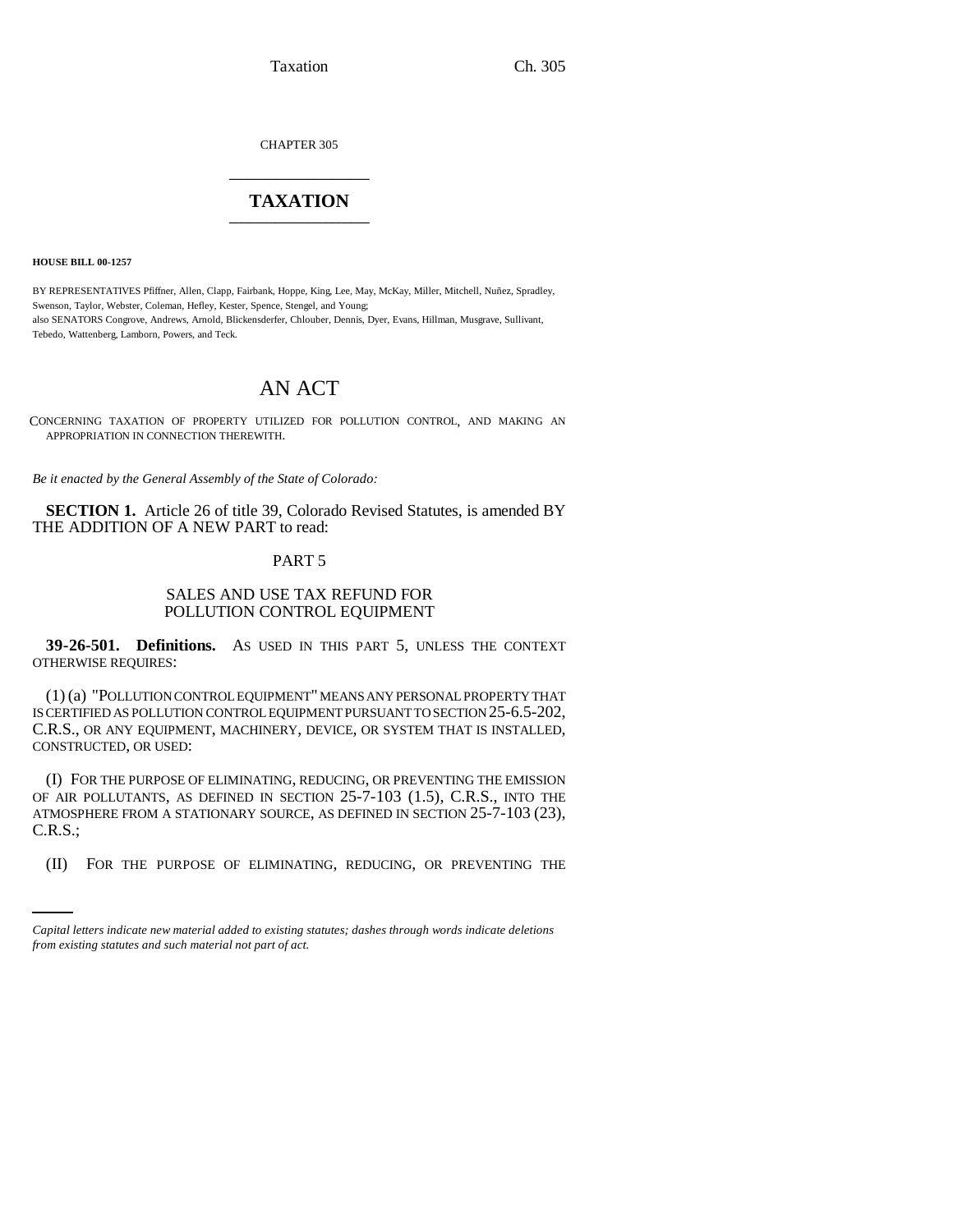#### Ch. 305 Taxation

DISCHARGE OF POLLUTANTS, AS DEFINED IN SECTION 25-8-103 (15), C.R.S., INTO STATE WATERS FROM A POINT SOURCE, AS DEFINED IN SECTION 25-8-103(14),C.R.S.;

(III) FOR THE PURPOSE OF ELIMINATING, REDUCING, OR PREVENTING THE DISCHARGE OF HAZARDOUS WASTE, AS DEFINED IN SECTION 25-15-101 (6), C.R.S., SOLID WASTE, AS DEFINED IN SECTION 30-20-101 (6), C.R.S., LOW-LEVEL RADIOACTIVE WASTE, AS DEFINED IN 42 U.S.C. SEC. 2021b (9), INFECTIOUS WASTE, AS DEFINED IN SECTION 25-15-402 (1), C.R.S., OR EXPLORATION AND PRODUCTION WASTE, AS DEFINED IN SECTION 34-60-103 (4.5), C.R.S., INTO THE ENVIRONMENT;

(IV) FOR THE PURPOSE OF COMPLYING WITH THE PROVISIONS OF:

(A) THE "COLORADO MINED LAND RECLAMATION ACT", PART 1 OF ARTICLE 32 OF TITLE 34, C.R.S.;

(B) PART 2 OF ARTICLE 20.5 OF TITLE 8, C.R.S.; OR

(C) THE "COLORADO SURFACE COAL MINING RECLAMATION ACT", PART 1 OF ARTICLE 33 OF TITLE 34, C.R.S.;

(V) FOR TESTING, MONITORING, OR SAMPLING OR FOR GATHERING INFORMATION OR DATA REQUIRED TO BE COLLECTED BY THE AIR QUALITY CONTROL COMMISSION CREATED IN SECTION 25-7-104, C.R.S., THE WATER QUALITY CONTROL COMMISSION CREATED IN SECTION 25-8-201,C.R.S., OR ANY OTHER POLLUTION CONTROL AGENCY OF THE STATE, FEDERAL, OR A LOCAL GOVERNMENT; OR

(VI) FOR THE PURPOSES OF PREVENTING NOISE IN EXCESS OF THE LIMITS SPECIFIED IN SECTION 25-12-103, C.R.S., OR PURSUANT TO THE REQUIREMENT OF A STATE OR LOCAL GOVERNMENT AGENCY.

(b) "POLLUTION CONTROL EQUIPMENT" INCLUDES REPAIR, REPLACEMENT, OR OPERATIONAL PARTS, TOOLS, OR SUPPLIES INSTALLED, CONSTRUCTED, OR USED FOR THE PRIMARY PURPOSE OF OPERATING OR MAINTAINING POLLUTION CONTROL EQUIPMENT.

(c) "POLLUTION CONTROL EQUIPMENT" DOES NOT INCLUDE:

(I) ANY EQUIPMENT, MACHINERY, DEVICE, OR SYSTEM THAT IS INSTALLED, CONSTRUCTED, OR USED IN OR ON ANY RESIDENTIAL BUILDING OR STRUCTURE;

(II) ANY MOTOR VEHICLE EMISSION CONTROL DEVICE INSTALLED, CONSTRUCTED, OR USED IN OR ON A MOTOR VEHICLE TO REDUCE AIR POLLUTANT EMISSIONS FROM SUCH MOTOR VEHICLE; OR

(III) ANY RESIDENTIAL SEWAGE DISPOSAL SYSTEM OR DOMESTIC SEWER LINE.

(2) "QUALIFIED TAXPAYER" MEANS A NATURAL PERSON, A C CORPORATION, AS DEFINED IN SECTION 39-22-103 (2.5), A PARTNERSHIP, AS DEFINED IN SECTION 39-22-103 (5.6), A LIMITED LIABILITY COMPANY THAT IS NOT A C CORPORATION, AN S CORPORATION, AS DEFINED IN SECTION 39-22-103 (10.5), OR A SOLE PROPRIETORSHIP THAT PURCHASES, STORES, USES, OR CONSUMES POLLUTION CONTROL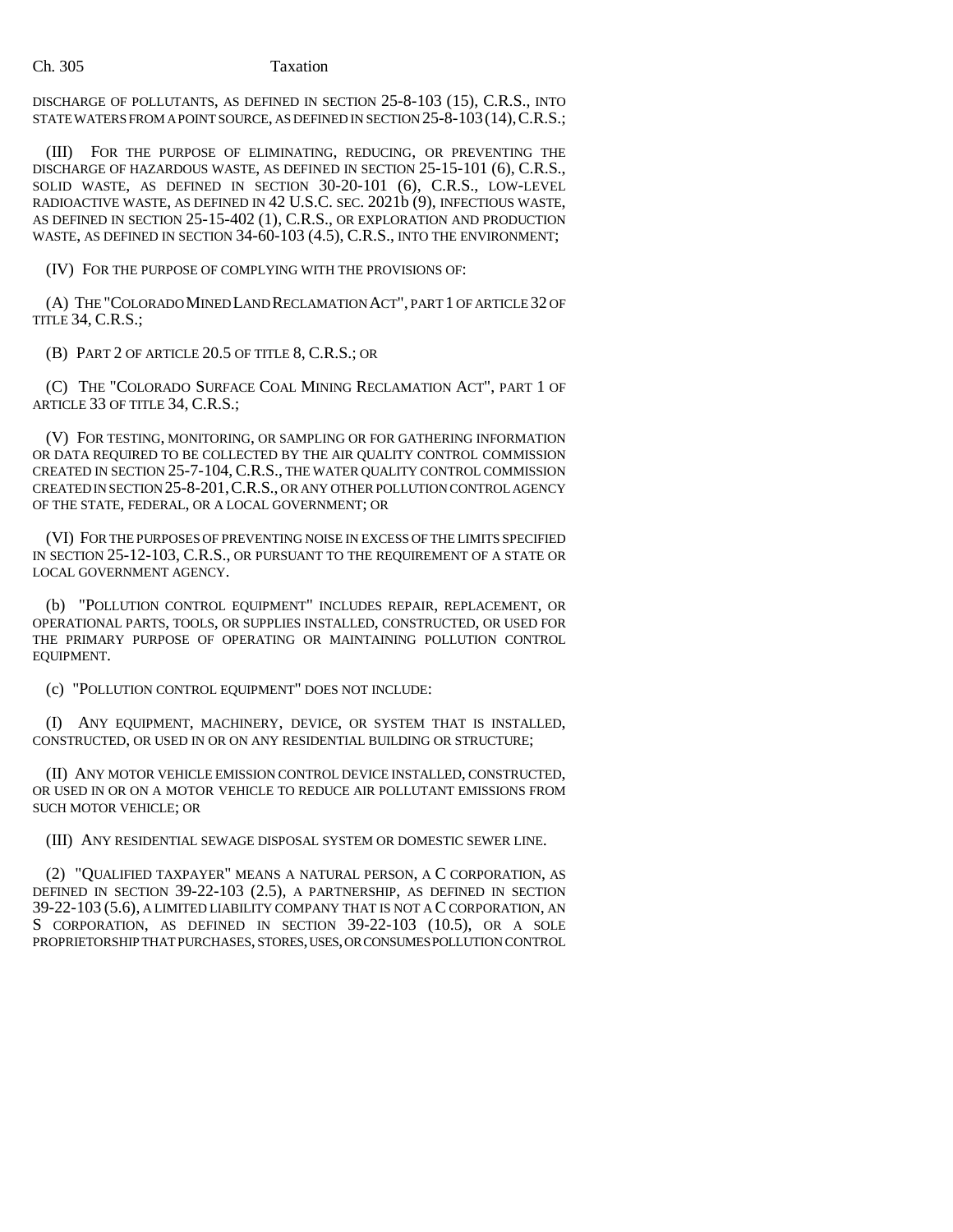# EQUIPMENT.

**39-26-502. Fiscal years commencing on or after July 1, 1999 - temporary refund of state sales and use tax paid for pollution control equipment to refund state revenues exceeding TABOR limit - application requirements and procedures - legislative declaration.** (1) THE GENERAL ASSEMBLY FINDS AND DECLARES THAT PROVIDING A REFUND OF STATE SALES AND USE TAX PAID IN CONNECTION WITH THE SALE, PURCHASE, STORAGE, USE, OR CONSUMPTION OF POLLUTION CONTROL EQUIPMENT IS A REASONABLE METHOD OF REFUNDING A PORTION OF THE EXCESS STATE REVENUES REQUIRED TO BE REFUNDED IN ACCORDANCE WITH SECTION 20 (7) (d) OF ARTICLE X OF THE STATE CONSTITUTION.

(2) SUBJECT TO THE PROVISIONS OF SUBSECTION (6) OF THIS SECTION, FOR STATE FISCAL YEARS COMMENCING ON OR AFTER JULY 1, 1999, IF, BASED ON THE FINANCIAL REPORT PREPARED BY THE CONTROLLER IN ACCORDANCE WITH SECTION 24-77-106.5, C.R.S., THE CONTROLLER CERTIFIES THAT THE AMOUNT OF STATE REVENUES FOR SAID STATE FISCAL YEAR EXCEEDS THE LIMITATION ON STATE FISCAL YEAR SPENDING IMPOSED BY SECTION 20 (7) (a) OF ARTICLE X OF THE STATE CONSTITUTION FOR SAID STATE FISCAL YEAR AND THE VOTERS STATEWIDE EITHER HAVE NOT AUTHORIZED THE STATE TO RETAIN AND SPEND ALL OF THE EXCESS STATE REVENUES FOR THAT STATE FISCAL YEAR OR HAVE AUTHORIZED THE STATE TO RETAIN AND SPEND ONLY A PORTION OF THE EXCESS STATE REVENUES FOR THAT STATE FISCAL YEAR, EACH QUALIFIED TAXPAYER SHALL BE ALLOWED TO CLAIM A REFUND OF ALL STATE SALES AND USE TAX PAID BY THE QUALIFIED TAXPAYER, PURSUANT TO PARTS 1 AND 2 OF THIS ARTICLE, ON THE SALE, PURCHASE, STORAGE, USE, OR CONSUMPTION OF POLLUTION CONTROL EQUIPMENT DURING THAT STATE FISCAL YEAR.

(3) TO CLAIM THE REFUND ALLOWED BY SUBSECTION (2) OF THIS SECTION, A QUALIFIED TAXPAYER SHALL SUBMIT A REFUND APPLICATION TO THE DEPARTMENT OF REVENUE ON A FORM PROVIDED BY THE DEPARTMENT. SUCH APPLICATION SHALL BE SUBMITTED NO EARLIER THAN JANUARY 1 AND NO LATER THAN APRIL 1 OF THE STATE FISCAL YEAR IMMEDIATELY FOLLOWING THE STATE FISCAL YEAR FOR WHICH THE REFUND IS CLAIMED. THE APPLICATION SHALL BE ACCOMPANIED BY PROOF OF PAYMENT OF STATE SALES AND USE TAXES PAID BY THE QUALIFIED TAXPAYER ON THE SALE, PURCHASE, STORAGE, USE, OR CONSUMPTION OF POLLUTION CONTROL EQUIPMENT IN THE IMMEDIATELY PRECEDING STATE FISCAL YEAR. THE APPLICATION SHALL ALSO INCLUDE ANY ADDITIONAL INFORMATION THAT THE DEPARTMENT OF REVENUE MAY REQUIRE BY RULE, WHICH MAY INCLUDE, WITHOUT LIMITATION, A DETAILED LIST OF ALL EXPENDITURES THAT SUPPORT A CLAIM FOR A REFUND, THE NAME AND ADDRESSES OF AN INDIVIDUAL WHO MAINTAINS RECORDS OF SUCH EXPENDITURES, AND A STATEMENT THAT THE QUALIFIED TAXPAYER AGREES TO FURNISH RECORDS OF ALL SUCH EXPENDITURES TO THE DEPARTMENT OF REVENUE UPON REQUEST. NO REFUND SHALL BE ALLOWED IF THE QUALIFIED TAXPAYER HAS NOT COMPLIED WITH THE PROVISIONS OF THIS SUBSECTION (3).

(4) ANY REFUND ALLOWED PURSUANT TO THIS SECTION FOR ANY GIVEN STATE FISCAL YEAR SHALL BE PUBLISHED IN RULES PROMULGATED BY THE EXECUTIVE DIRECTOR OF THE DEPARTMENT OF REVENUE IN ACCORDANCE WITH ARTICLE 4 OF TITLE 24, C.R.S.

(5) IF ONE OR MORE BALLOT QUESTIONS ARE SUBMITTED TO THE VOTERS AT A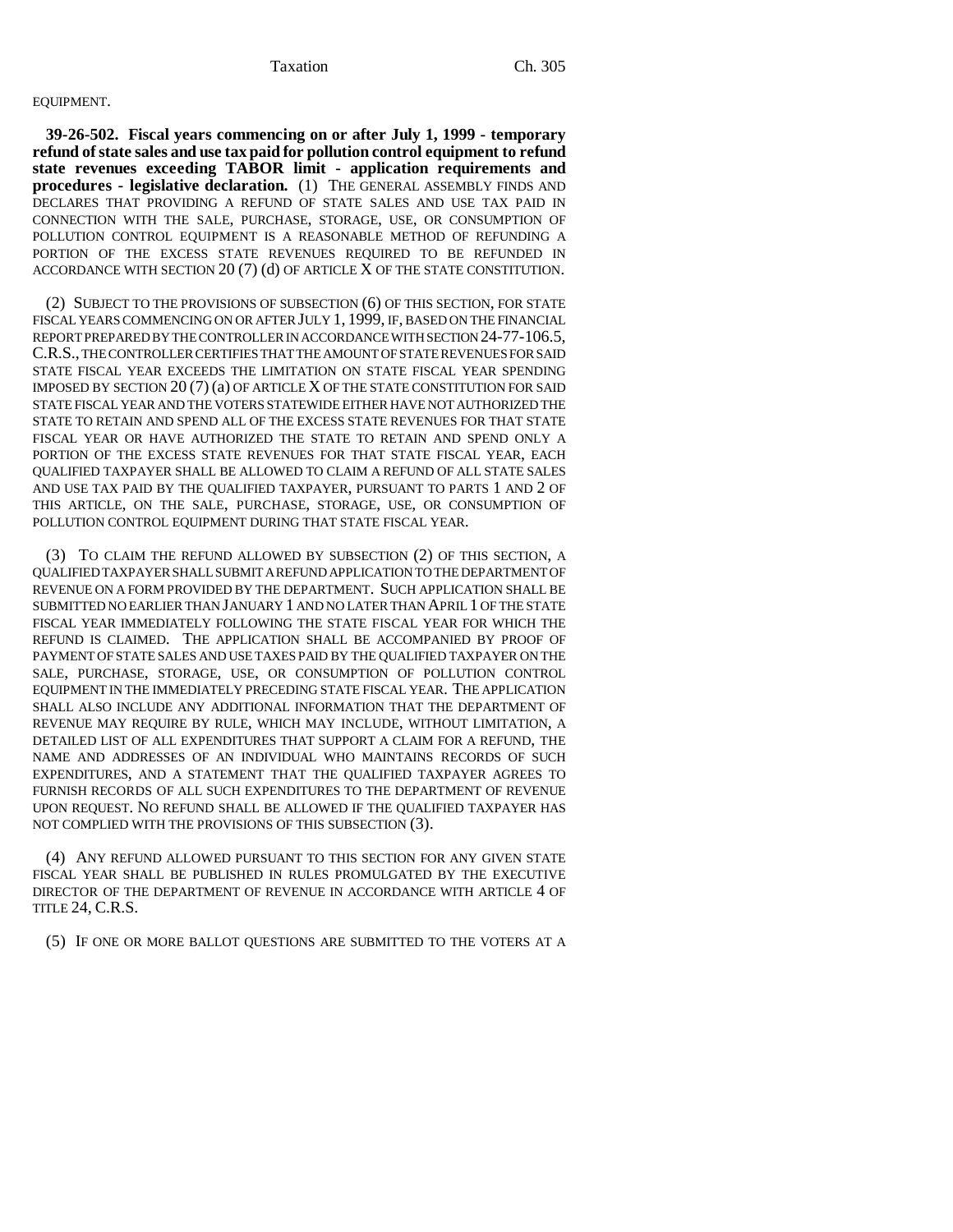STATEWIDE ELECTION TO BE HELD IN NOVEMBER OF ANY CALENDAR YEAR COMMENCING ON OR AFTER JANUARY 1, 2000, THAT SEEK AUTHORIZATION FOR THE STATE TO RETAIN AND SPEND ALL OR ANY PORTION OF THE AMOUNT OF EXCESS STATE REVENUES FOR THE STATE FISCAL YEAR ENDING DURING SAID CALENDAR YEAR, THE EXECUTIVE DIRECTOR OF THE DEPARTMENT OF REVENUE SHALL NOT DETERMINE WHETHER THE REFUND AUTHORIZED BY SUBSECTION (2) OF THIS SECTION SHALL BE ALLOWED AND SHALL NOT PROMULGATE RULES CONTAINING SAID REFUND UNTIL THE IMPACT OF THE RESULTS OF SAID ELECTION ON THE AMOUNT OF EXCESS STATE REVENUES TO BE REFUNDED IS ASCERTAINED.

(6) (a) IF, BASED ON THE FINANCIAL REPORT PREPARED BY THE CONTROLLER IN ACCORDANCE WITH SECTION 24-77-106.5,C.R.S., THE CONTROLLER CERTIFIES THAT THE AMOUNT OF STATE REVENUES FOR THE STATE FISCAL YEAR COMMENCING ON JULY 1, 1999, EXCEEDS THE LIMITATION ON STATE FISCAL YEAR SPENDING IMPOSED BY SECTION 20 (7) (a) OF ARTICLE X OF THE STATE CONSTITUTION FOR THAT STATE FISCAL YEAR BY LESS THAN THREE HUNDRED FIFTY MILLION DOLLARS, THEN THE REFUND AUTHORIZED BY SUBSECTION (2) OF THIS SECTION SHALL NOT BE ALLOWED IN THE STATE FISCAL YEAR COMMENCING ON JULY 1, 2000.

(b) IF, BASED ON THE FINANCIAL REPORT PREPARED BY THE CONTROLLER IN ACCORDANCE WITH SECTION 24-77-106.5,C.R.S., THE CONTROLLER CERTIFIES THAT THE AMOUNT OF STATE REVENUES FOR ANY STATE FISCAL YEAR COMMENCING ON OR AFTER JULY 1, 2000, EXCEEDS THE LIMITATION ON STATE FISCAL YEAR SPENDING IMPOSED BY SECTION 20 (7) (a) OF ARTICLE X OF THE STATE CONSTITUTION FOR THAT STATE FISCAL YEAR BY LESS THAN THREE HUNDRED FIFTY MILLION DOLLARS, AS ADJUSTED PURSUANT TO PARAGRAPH (c) OF THIS SUBSECTION (6), THEN THE REFUND AUTHORIZED BY SUBSECTION (2) OF THIS SECTION SHALL NOT BE ALLOWED IN THE STATE FISCAL YEAR IMMEDIATELY FOLLOWING SAID STATE FISCAL YEAR.

(c) (I) NO LATER THAN OCTOBER 1 OF ANY GIVEN CALENDAR YEAR COMMENCING ON OR AFTER JANUARY 1, 2001, THE EXECUTIVE DIRECTOR OF THE DEPARTMENT OF REVENUE SHALL ANNUALLY ADJUST THE DOLLAR AMOUNT SPECIFIED IN PARAGRAPH (b) OF THIS SUBSECTION (6) TO REFLECT THE RATE OF GROWTH OF COLORADO PERSONAL INCOME FOR THE CALENDAR YEAR IMMEDIATELY PRECEDING THE CALENDAR YEAR IN WHICH SUCH ADJUSTMENT IS MADE. FOR PURPOSES OF THIS SUBPARAGRAPH (I),"THE RATE OF GROWTH OF COLORADO PERSONAL INCOME" MEANS THE PERCENTAGE CHANGE BETWEEN THE MOST RECENT PUBLISHED ANNUAL ESTIMATE OF TOTAL PERSONAL INCOME FOR COLORADO, AS DEFINED AND OFFICIALLY REPORTED BY THE BUREAU OF ECONOMIC ANALYSIS IN THE UNITED STATES DEPARTMENT OF COMMERCE FOR THE CALENDAR YEAR IMMEDIATELY PRECEDING THE CALENDAR YEAR IN WHICH THE ADJUSTMENT IS MADE AND THE MOST RECENT PUBLISHED ANNUAL ESTIMATE OF TOTAL PERSONAL INCOME FOR COLORADO, AS DEFINED AND OFFICIALLY REPORTED BY THE BUREAU OF ECONOMIC ANALYSIS IN THE UNITED STATES DEPARTMENT OF COMMERCE FOR THE CALENDAR YEAR PRIOR TO THE CALENDAR YEAR IMMEDIATELY PRECEDING THE CALENDAR YEAR IN WHICH THE ADJUSTMENT IS MADE.

UPON CALCULATING THE ADJUSTMENT OF SAID DOLLAR AMOUNT IN ACCORDANCE WITH SUBPARAGRAPH (I) OF THIS PARAGRAPH (c), THE EXECUTIVE DIRECTOR OF THE DEPARTMENT OF REVENUE SHALL NOTIFY IN WRITING THE EXECUTIVE COMMITTEE OF THE LEGISLATIVE COUNCIL CREATED PURSUANT TO SECTION 2-3-301 (1),C.R.S., OF THE ADJUSTED DOLLAR AMOUNT AND THE BASIS FOR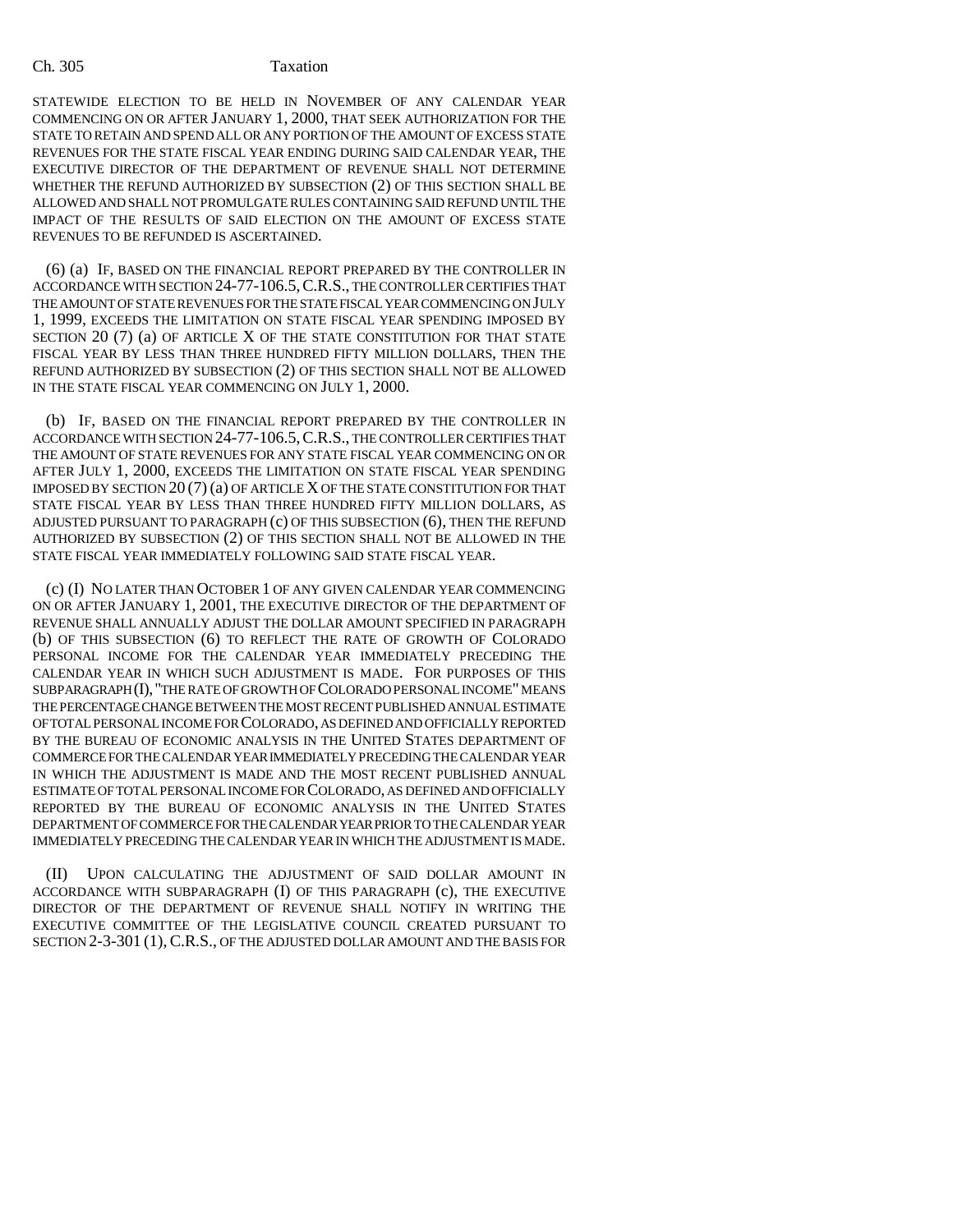Taxation Ch. 305

THE ADJUSTMENT. SUCH WRITTEN NOTIFICATION SHALL BE GIVEN WITHIN FIVE WORKING DAYS AFTER SUCH CALCULATION IS COMPLETED, BUT SUCH WRITTEN NOTIFICATION SHALL BE GIVEN NO LATER THAN OCTOBER 1 OF THE CALENDAR YEAR.

(III) IT IS THE FUNCTION OF THE EXECUTIVE COMMITTEE OF THE LEGISLATIVE COUNCIL TO REVIEW AND APPROVE OR DISAPPROVE SUCH ADJUSTMENT OF SAID DOLLAR AMOUNT WITHIN TWENTY DAYS AFTER RECEIPT OF SUCH WRITTEN NOTIFICATION FROM THE EXECUTIVE DIRECTOR OF THE DEPARTMENT OF REVENUE. ANY ADJUSTMENT THAT IS NOT APPROVED OR DISAPPROVED BY THE EXECUTIVE COMMITTEE WITHIN SAID TWENTY DAYS SHALL BE AUTOMATICALLY APPROVED; EXCEPT THAT, IF WITHIN SAID TWENTY DAYS THE EXECUTIVE COMMITTEE SCHEDULES A HEARING ON SUCH ADJUSTMENT, SUCH AUTOMATIC APPROVAL SHALL NOT OCCUR UNLESS THE EXECUTIVE COMMITTEE DOES NOT APPROVE OR DISAPPROVE SUCH ADJUSTMENT AFTER THE CONCLUSION OF SUCH HEARING. ANY HEARING CONDUCTED BY THE EXECUTIVE COMMITTEE PURSUANT TO THIS SUBPARAGRAPH (III) SHALL BE CONCLUDED NO LATER THAN TWENTY-FIVE DAYS AFTER RECEIPT OF SUCH WRITTEN NOTIFICATION FROM THE EXECUTIVE DIRECTOR.

(IV) (A) IF THE EXECUTIVE COMMITTEE OF THE LEGISLATIVE COUNCIL DISAPPROVES ANY ADJUSTMENT OF SAID DOLLAR AMOUNT CALCULATED BY THE EXECUTIVE DIRECTOR OF THE DEPARTMENT OF REVENUE PURSUANT TO THIS PARAGRAPH (c), THE EXECUTIVE COMMITTEE SHALL SPECIFY SUCH ADJUSTED DOLLAR AMOUNT TO BE UTILIZED BY THE EXECUTIVE DIRECTOR. ANY ADJUSTED DOLLAR AMOUNT SPECIFIED BY THE EXECUTIVE COMMITTEE PURSUANT TO THIS SUB-SUBPARAGRAPH (A) SHALL BE CALCULATED IN ACCORDANCE WITH THE PROVISIONS OF THIS PARAGRAPH (c).

(B) FOR THE PURPOSE OF DETERMINING WHETHER THE REFUND AUTHORIZED BY SUBSECTION (2) OF THIS SECTION IS TO BE ALLOWED FOR ANY GIVEN STATE FISCAL YEAR, THE EXECUTIVE DIRECTOR OF THE DEPARTMENT OF REVENUE SHALL NOT UTILIZE ANY ADJUSTED DOLLAR AMOUNT THAT HAS NOT BEEN APPROVED PURSUANT TO SUBPARAGRAPH (III) OF THIS PARAGRAPH (c) OR OTHERWISE SPECIFIED PURSUANT TO SUB-SUBPARAGRAPH (A) OF THIS SUBPARAGRAPH (IV).

**SECTION 2.** Article 6.5 of title 25, Colorado Revised Statutes, is amended BY THE ADDITION OF A NEW PART to read:

# PART 2

### POLLUTION CONTROL EQUIPMENT CERTIFICATION

**25-6.5-201. Definitions.** AS USED IN THIS PART 2, UNLESS THE CONTEXT OTHERWISE REQUIRES:

(1) "DIVISION" MEANS THE DIVISION OF ADMINISTRATION OF THE DEPARTMENT OF PUBLIC HEALTH AND ENVIRONMENT.

(2) "POLLUTION CONTROL EQUIPMENT" MEANS ANY PERSONAL PROPERTY, INCLUDING, BUT NOT LIMITED TO, EQUIPMENT, MACHINERY, DEVICES, SYSTEMS, BUILDINGS, OR STRUCTURES, THAT IS INSTALLED, CONSTRUCTED, OR USED IN OR AS A PART OF A FACILITY THAT CREATES A PRODUCT IN A MANNER THAT GENERATES LESS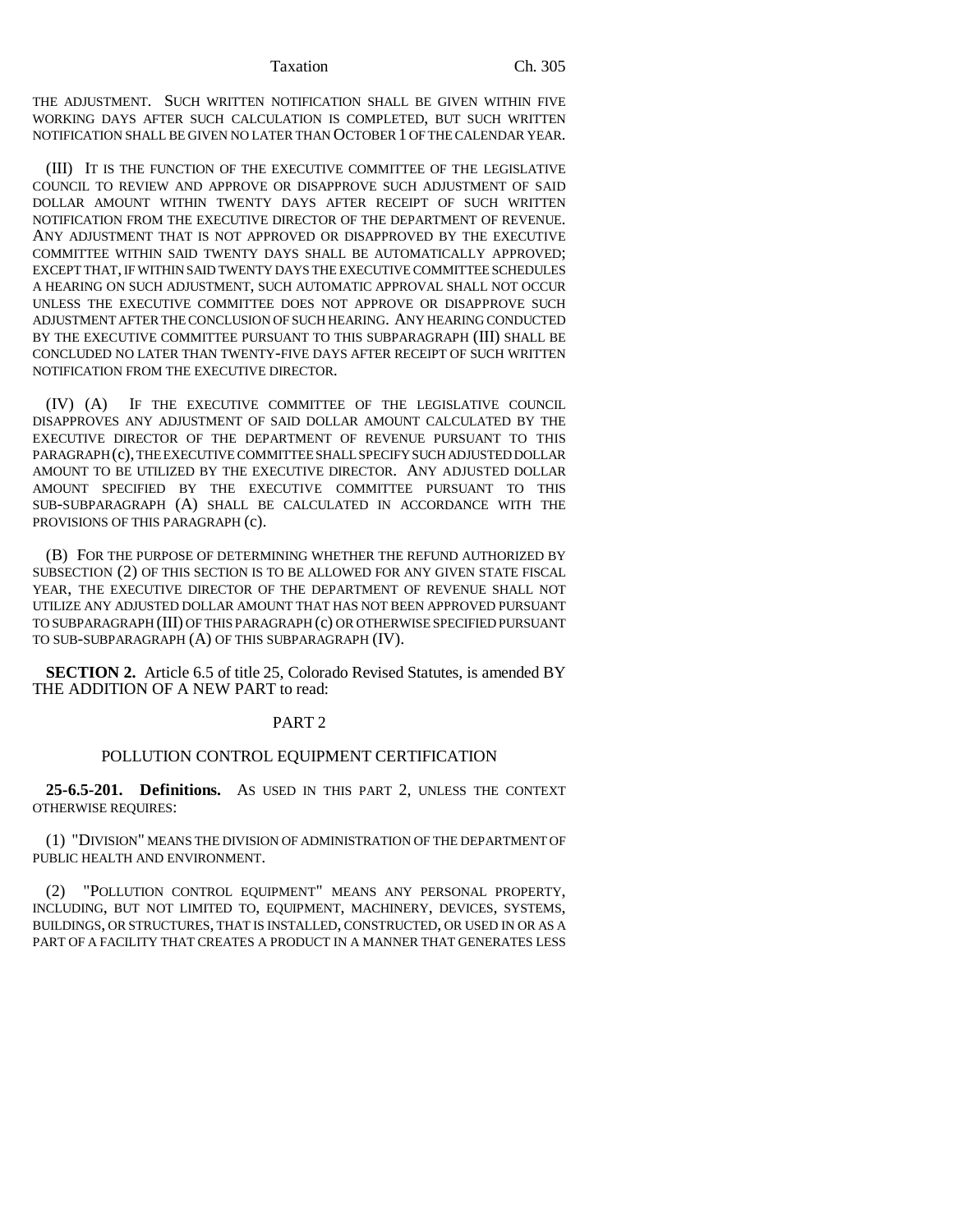POLLUTION BY THE UTILIZATION OF AN ALTERNATIVE MANUFACTURING OR GENERATING TECHNOLOGY. "POLLUTION CONTROL EQUIPMENT" INCLUDES, BUT IS NOT LIMITED TO, GAS OR WIND TURBINES AND ASSOCIATED COMPRESSORS OR EQUIPMENT OR SOLAR, THERMAL, OR PHOTOVOLTAIC EQUIPMENT.

**25-6.5-202. Certification of pollution control equipment.** (1) WITHIN TWELVE MONTHS AFTER THE DATE OF ACQUISITION OF AN OWNERSHIP OR LEASE INTEREST, A PERSON OWNING OR LEASING PROPERTY MAY FILE A REQUEST FOR CERTIFICATION OF SUCH PROPERTY AS POLLUTION CONTROL EQUIPMENT WITH THE DIVISION ON FORMS PRESCRIBED BY THE DIVISION.

(2) AT ANY TIME AFTER THE FILING OF A REQUEST FOR CERTIFICATION PURSUANT TO SUBSECTION (1) OF THIS SECTION AND PRIOR TO A DETERMINATION, THE DIVISION MAY SCHEDULE A CONFERENCE WITH THE APPLICANT TO OBTAIN FURTHER INFORMATION RELEVANT TO THE DETERMINATION OF ELIGIBILITY FOR CERTIFICATION AS POLLUTION CONTROL EQUIPMENT.

(3) WITHIN SIX MONTHS AFTER THE FILING OF A REQUEST PURSUANT TO SUBSECTION (1) OF THIS SECTION, THE DIVISION SHALL DETERMINE THE ELIGIBILITY OF SUCH PROPERTY AS POLLUTION CONTROL EQUIPMENT AND SHALL CERTIFY ITS DETERMINATION TO THE APPLICANT AND THE EXECUTIVE DIRECTOR OF THE DEPARTMENT OF REVENUE. THE DIVISION MAY CERTIFY AS POLLUTION CONTROL EQUIPMENT ALL OF THE PROPERTY FOR WHICH A REQUEST HAS BEEN FILED PURSUANT TO SUBSECTION (1) OF THIS SECTION, SPECIFIED PORTIONS OF THE PROPERTY, OR NONE OF THE PROPERTY. IN MAKING ITS DETERMINATION, THE DIVISION SHALL CONSIDER ANY AVAILABLE AND PERTINENT INFORMATION.

(4) IF THE DIVISION DENIES A REQUEST FOR CERTIFICATION IN WHOLE OR IN PART, THE APPLICANT MAY FILE WITH THE DIVISION A WRITTEN OBJECTION TO THE DETERMINATION WITHIN THIRTY DAYS AFTER RECEIPT OF WRITTEN NOTICE OF THE DETERMINATION. IF A WRITTEN OBJECTION IS FILED, THE DIVISION SHALL GRANT THE APPLICANT A HEARING IN ACCORDANCE WITH SECTION 24-4-105, C.R.S., WITHIN THIRTY DAYS AFTER RECEIPT OF THE WRITTEN OBJECTION AND SHALL MAKE A FINAL DETERMINATION BASED ON THE HEARING.

(5) IF THE FINAL DETERMINATION OF THE DIVISION DENIES THE REQUEST FOR CERTIFICATION IN WHOLE OR IN PART, THE FINAL DETERMINATION SHALL BE SUBJECT TO JUDICIAL REVIEW IN ACCORDANCE WITH THE PROVISIONS OF SECTION 24-4-106, C.R.S.

(6) THE DIVISION MAY ASSESS AGAINST AN APPLICANT A FEE SUFFICIENT TO COVER THE ACTUAL AND DIRECT COST INCURRED BY THE DIVISION IN MAKING A DETERMINATION PURSUANT TO THIS SECTION, INCLUDING, BUT NOT LIMITED TO, THE ACTUAL AND DIRECT COST OF ANY HEARING OR APPEAL RELATED TO THE DENIAL OF CERTIFICATION IF THE DENIAL IS UPHELD. ANY FEE ASSESSED BY THE DIVISION PURSUANT TO THIS SUBSECTION (6) SHALL BE CREDITED TO THE POLLUTION CONTROL EQUIPMENT CERTIFICATION FUND CREATED IN SECTION 25-6.5-203.

**25-6.5-203. Pollution control equipment certification fund - creation purpose.** (1) THERE IS HEREBY ESTABLISHED IN THE STATE TREASURY THE POLLUTION CONTROL EQUIPMENT CERTIFICATION FUND, WHICH SHALL CONSIST OF ALL